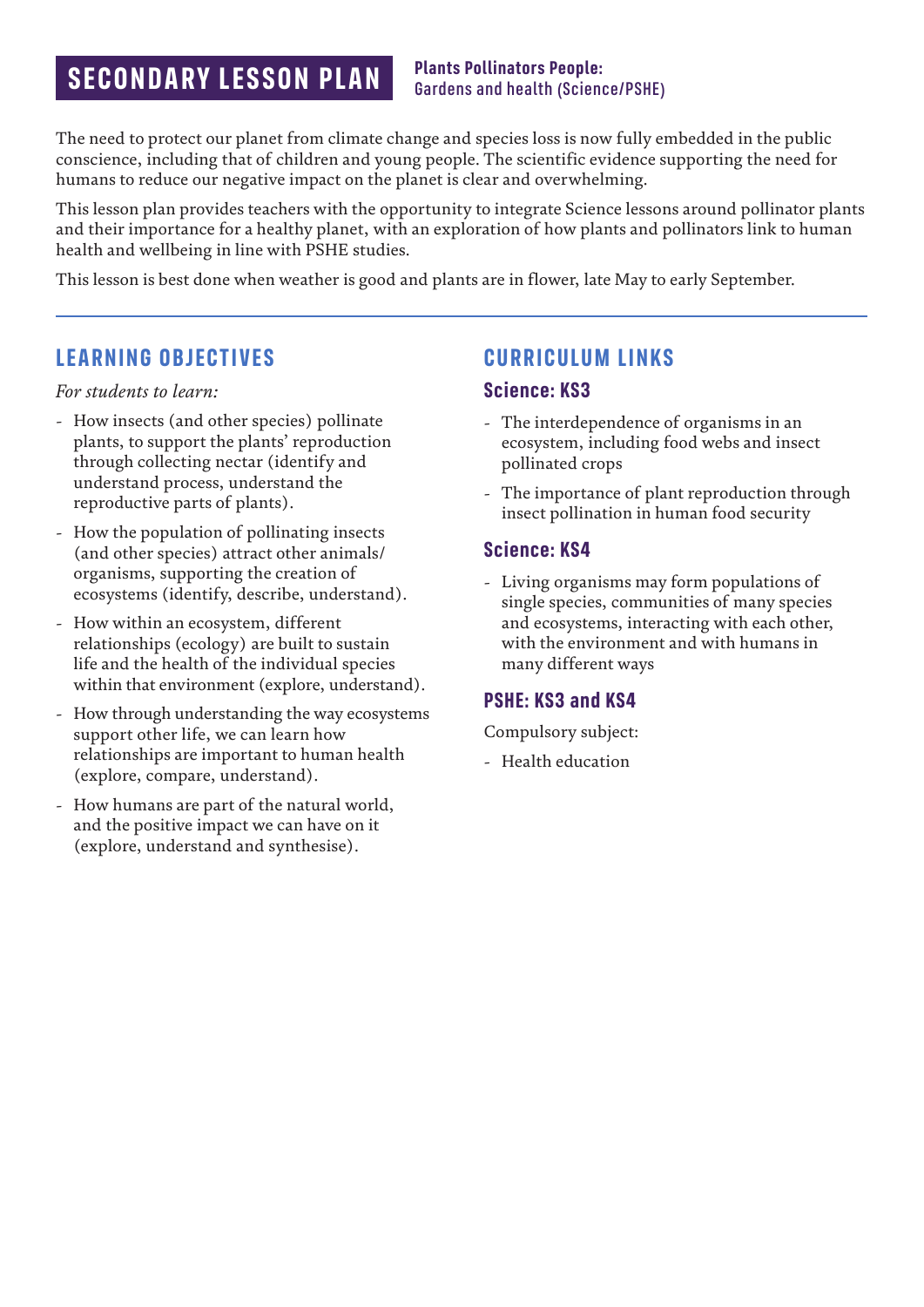## **PRE-LESSON PREPARATION**

The lesson has been designed to be differentiated across KS3-4. It provides a series of activities. You can choose to leave out an activity or adapt the Activity Resources (sheets marked **AR**) to suit your students.

Factor in the size of the garden into your decision-making process about what sized groups you want the students to work in. Include in your timings how long it will take to get from classroom to garden and back again.

Provide sufficient copies of the Activity Resources (**AR**) and Supporting Materials (**SM**) for students to have one each or work in pairs.

#### **Room set-up**

Activity 1 takes place in the classroom, which can remain arranged as usual. The other activities in this lesson plan are intended to be carried out in your Superbloom garden.

#### **Additional resources needed**

- Clipboards, 1 per student
- Colouring pencils, one set per student
- Magnifiers *optional*
- Camera *optional*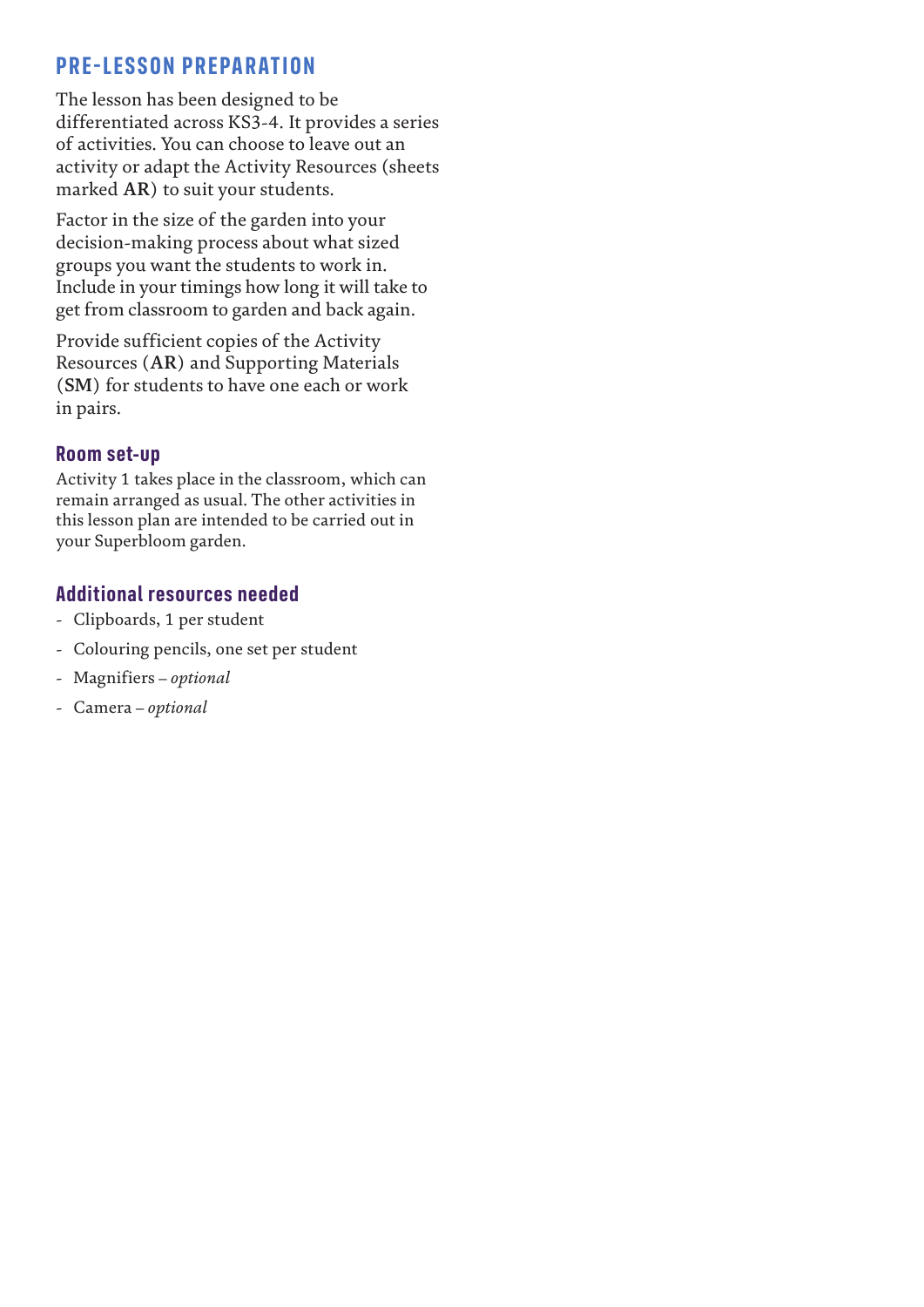## **ACTIVITY 1**

#### **Introduction**

Explain how the lesson will explore ecosystems, species interaction (ecology) and lessons from observing the natural world for human health.

**Suggested duration: 10 minutes**

**Pack resources: Activity Card 1 | AR1 | AR2 | SM1**

### **ACTIVITY 2**

#### **Your garden's ecosystem**

Spend time observing the garden and noticing the different life that exists there, plants, insects and perhaps other life across Kingdom, Phylum, Class and Order. Hypothesise how far the different species travelled to be in the garden, including humans, and how large the garden's ecosystem might be.

**Suggested duration: 20 minutes**

**Pack resources: Activity Card 2 | AR3 | AR4 | SM1**

## **ACTIVITY 3**

#### **Species' interaction**

Observe the different wildlife species as they interact with their own species and others. Use a simple diagram to describe the web of interaction that is happening in the garden.

**Suggested duration: 10 minutes**

**Pack resources: Activity Card 3 | AR5 | SM1 | SM2**

## **ACTIVITY 4**

#### **Competition v. Cooperation**

Identify examples of competition of cooperation between humans and other species in the garden.

**Suggested duration: 10 minutes**

**Pack resources: Activity Card 4 | AR5 | AR6 | SM1 | SM4**

### **ACTIVITY 5**

#### **Are gardens good for us?**

Students mark their level of relaxation after time spent outside. Discuss how we can use observations of nature, ecology, and different species to think about how we can keep ourselves healthy and well mentally and physically.

**Suggested duration: 10 minutes**

**Pack resources: Activity Card 5 | AR2**

### **IDEAS FOR ADDITIONAL ACTIVITIES**

- Using the wellbeing thermometer on **AR2** will provide data that could be transferred into charts and graphs to support science and maths
- **SM5** describes the amazing adaptations bees have made through evolution in order to collect pollen - students could hypothesise about how a non-pollinating insect or even a mammal might evolve to collect pollen and nectar from flowering plants
- **SM6** can be used to stimulate discussion about how different animal species develop a mutualistic relationship that supports their own wellbeing and survival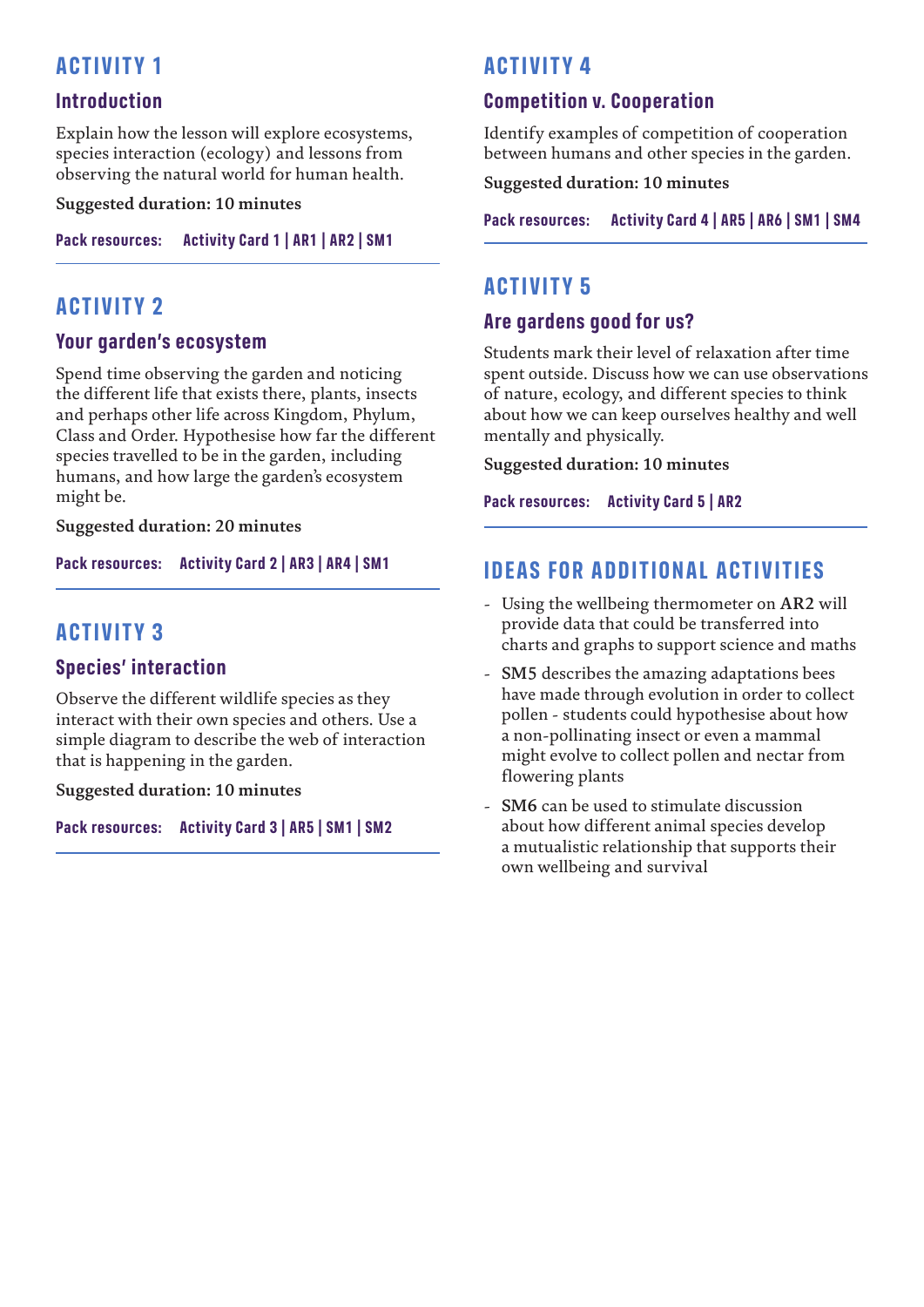# **ACTIVITY CARD 1**

# **Introduction**

(10 minutes)

In the classroom, explain how the lesson will explore ecosystems, species interaction (ecology) and what can be learned about human wellbeing from observing the natural world.

Use the list **AR1** to introduce key words and ensure foundational understanding.

You'll find weblinks to useful resources about gardens and wildlife on **SM1**.

Before you go outside into the garden, ask each student to record their personal relaxation level on **AR2**.

IMPORTANT: Take **AR1** and **AR2** on clipboards into the garden for the next activities.

# **ACTIVITY CARD 2**

**Pack resource: AR3 | AR4 | SM1**

#### **Your garden's ecosystem** (20 minutes)

Spend time observing the garden and noticing the different wildlife that exists there; plants, insects and other life across Kingdom, Phylum, Class, Order, Family, Genus and Species.

Begin by observing at a distance and noticing if any larger animals are coming into the garden.

Then get closer and note all the smaller animals within the garden.

Using **AR3**, ask students to note down the different species they observe, writing the names of species they recognise and drawing or photographing the ones they don't.

Next, focussing on the species students listed on worksheet **AR3**, ask them to hypothesise how far each species has travelled to be in the garden, including humans, and write each species' name in one of the circles on the diagram provided on **AR4** (each ring represents a distance they may travel to reach your garden). The aim of this activity is to give students an idea of the size the garden's ecosystem might be.

You'll find weblinks to useful resources about gardens and wildlife on **SM1**.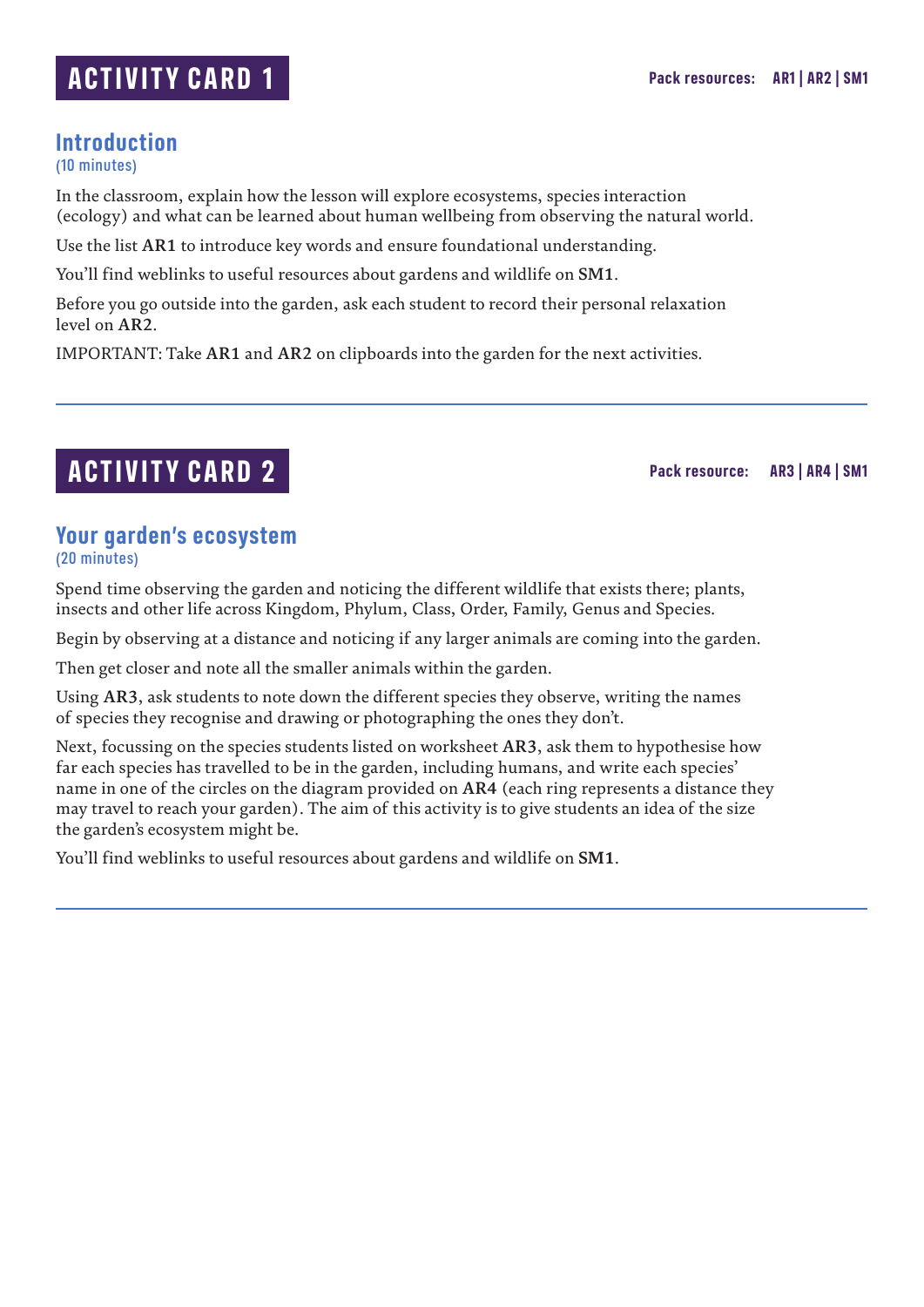#### **Species' interaction** (10 minutes)

Using the species listed on **AR3**, ask students to complete the simple diagram on **AR5** to record the types of interaction they observe taking place between (or within) species in the school's garden.

They should use the the colour key provided, drawing lines in coloured pen/pencil between species to indicate types of interaction taking place in your garden.

KEY:

Red – Feeding where one species benefits only (e.g. bird eats worm)

Blue – Feeding where both species benefit (e.g. bee feeds on flower and flower gets pollinated) Yellow – Other interaction or energy transfer

If observation in the garden is not possible, ask students to complete the diagram to test their existing knowledge of interaction types between species that are likely to visit the garden. You may prefer to use the list of Superbloom flowers and the insects they attract provided on **SM2**.

*Discuss.*

You'll find weblinks to useful resources about gardens and wildlife on **SM1**.

## **ACTIVITY CARD 4**

**Pack resource: AR5 | AR6 | SM1 | SM4**

### **Competition v. Cooperation**

(10 minutes)

How have humans supported the creation of your garden's ecosystem?

Using the students' completed **AR5** worksheets, ask them to identify examples of competition or cooperation between humans and other species in the garden to complete worksheet **AR6**. Use the examples on **SM4** as a starting point.

You'll find weblinks to useful resources about gardens and wildlife on **SM1**.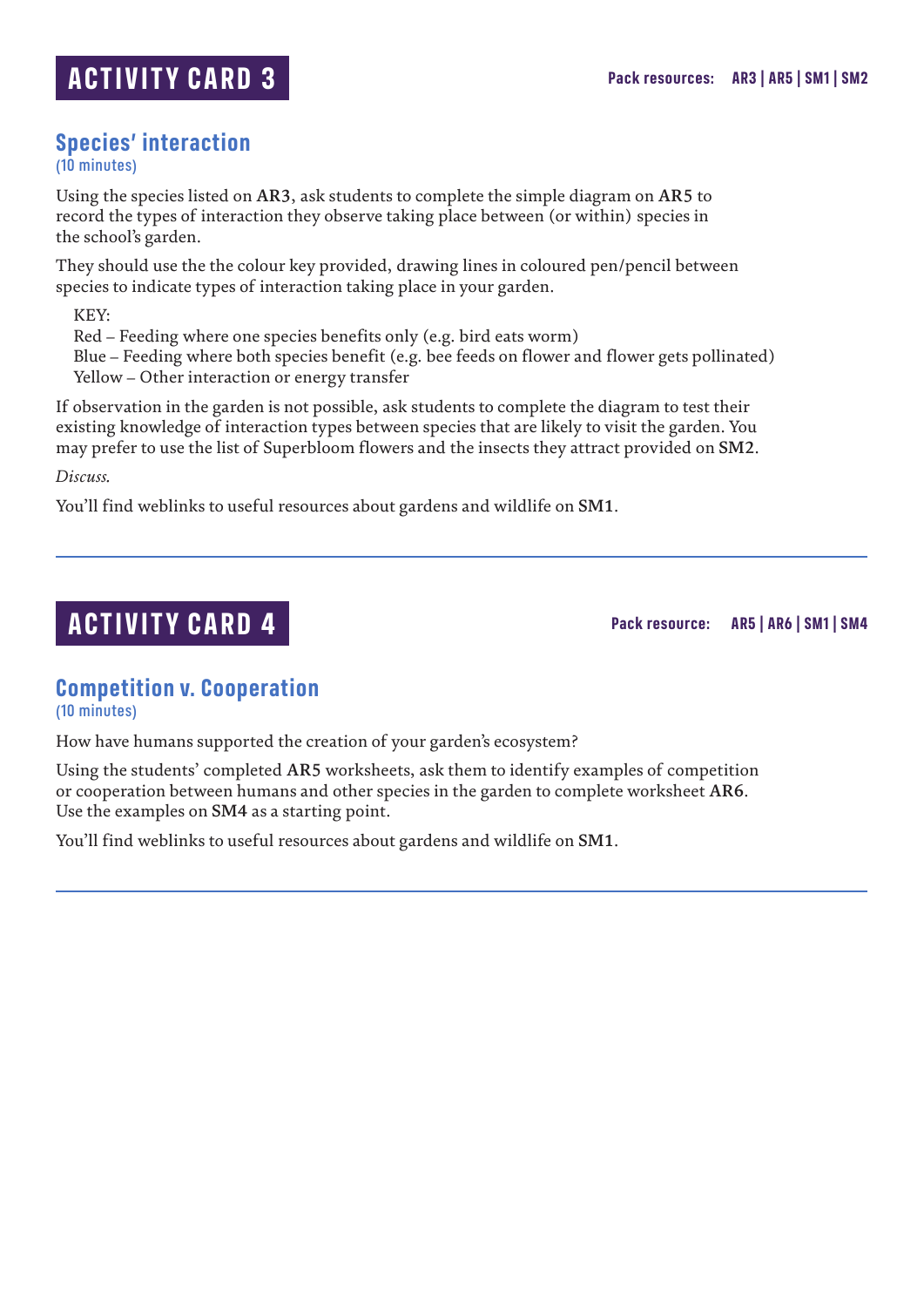## **Are gardens good for us?**

(10 minutes)

Get the **AR2** sheets out again and ask students to mark their level of relaxation after having spent some time outside in their garden.

Hopefully, they will feel more relaxed than when they marked it earlier back in the classroom, and this can be used to begin a discussion about how we can use our observations of nature, ecology, and different species to think about how we keep ourselves healthy and well mentally and physically.

**Prompts**

**Just like plants, human beings need:**

**• sunlight • water • nutrients • air • warmth • room to grow**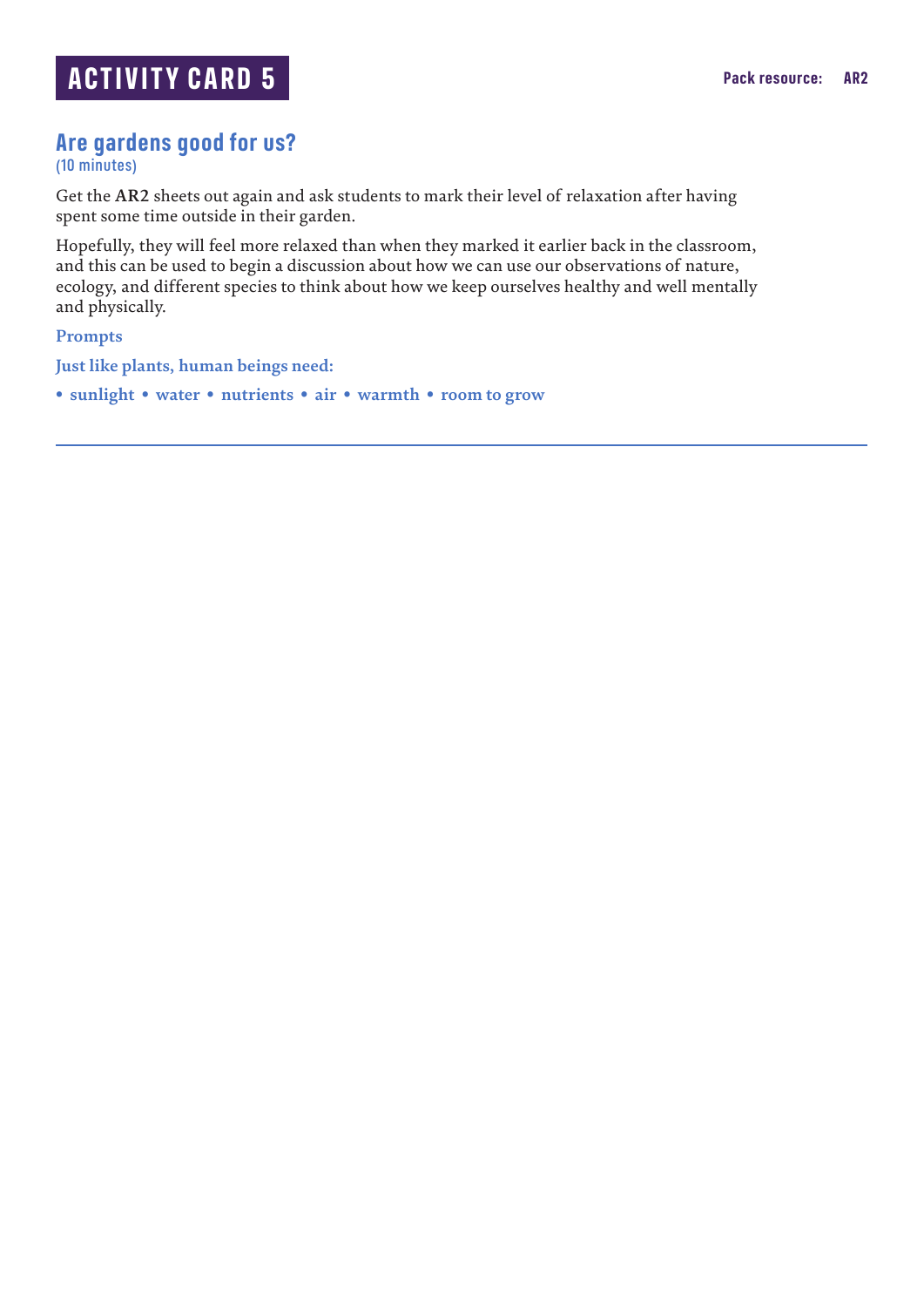# **AR1 KEY WORDS IN ECOLOGY**

| <b>ORGANISM</b>    | any living thing, such as animals and plants                          |  |  |
|--------------------|-----------------------------------------------------------------------|--|--|
| <b>PLANT</b>       | an organism that uses sunlight to make food for itself                |  |  |
| <b>INSECT</b>      | a small animal with six legs                                          |  |  |
| <b>SPECIES</b>     | a way of grouping living things that could mate with each other       |  |  |
| <b>ECOSYSTEM</b>   | the connections between animals and plants and the world they live in |  |  |
| <b>ECOLOGY</b>     | the study of animals and plants and the world they live in            |  |  |
| <b>POLLINATOR</b>  | an animal that moves pollen from one flower to another                |  |  |
| <b>PROPAGATION</b> | growing new plants from the plants we have already                    |  |  |
| <b>COMPETITION</b> | when two organisms are trying to win against each other               |  |  |
| <b>COOPERATION</b> | when two organisms are helping each other                             |  |  |
| <b>EVOLUTION</b>   | changes in animals and plants that take place over a long time        |  |  |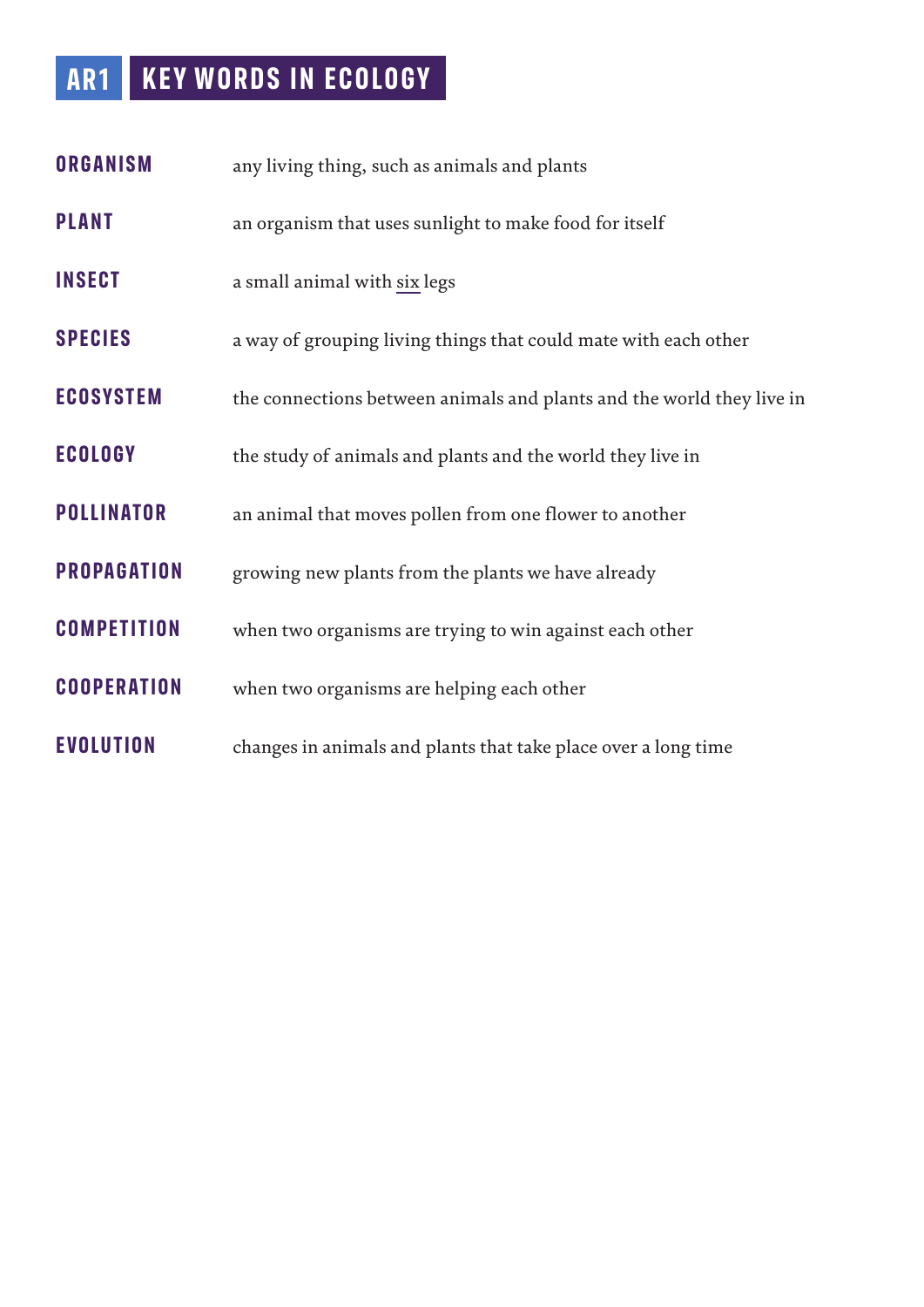# **AR2 RELAXATION THERMOMETER**

Mark on the thermometer how relaxed you feel right now.

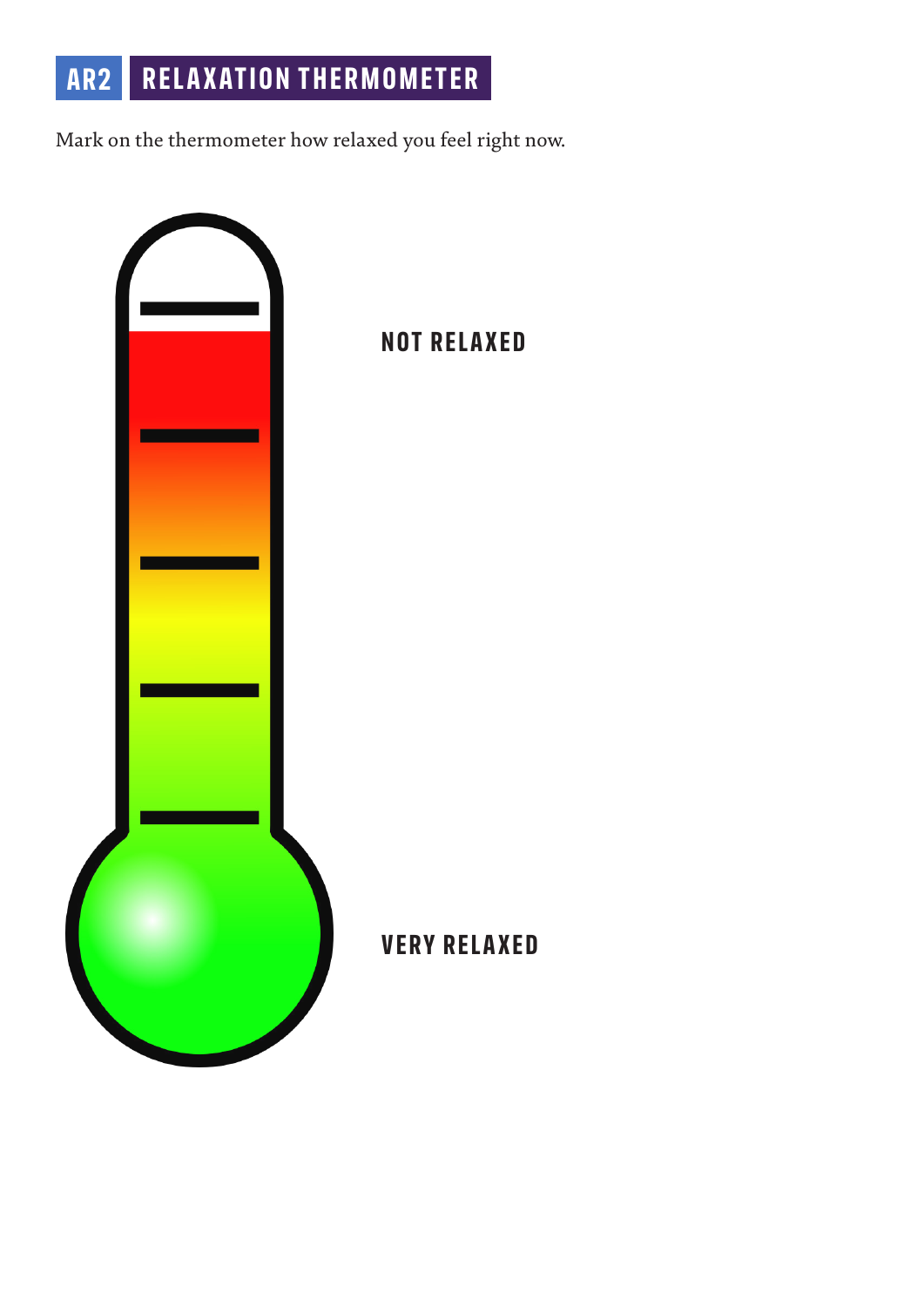# **AR3 IDENTIFYING SPECIES**

Start by observing the garden from a distance and then move closer to the plants so that you can see different insect species.

Write the names of the species that you see and recognise here:

| 1.               |                                                           |  |  |
|------------------|-----------------------------------------------------------|--|--|
| 2.               |                                                           |  |  |
| 3 <sub>1</sub>   |                                                           |  |  |
| $\overline{4}$ . | <u> 1989 - John Stein, Amerikaansk politiker (* 1989)</u> |  |  |
| 5.               |                                                           |  |  |
| 6.               |                                                           |  |  |
| $\overline{?}.$  |                                                           |  |  |
| 8 <sub>1</sub>   |                                                           |  |  |
| 9.               |                                                           |  |  |
| 10.              |                                                           |  |  |

Draw a sketch of any that you don't know the names of that you can investigate later. You could also take photographs if you have a camera with you.

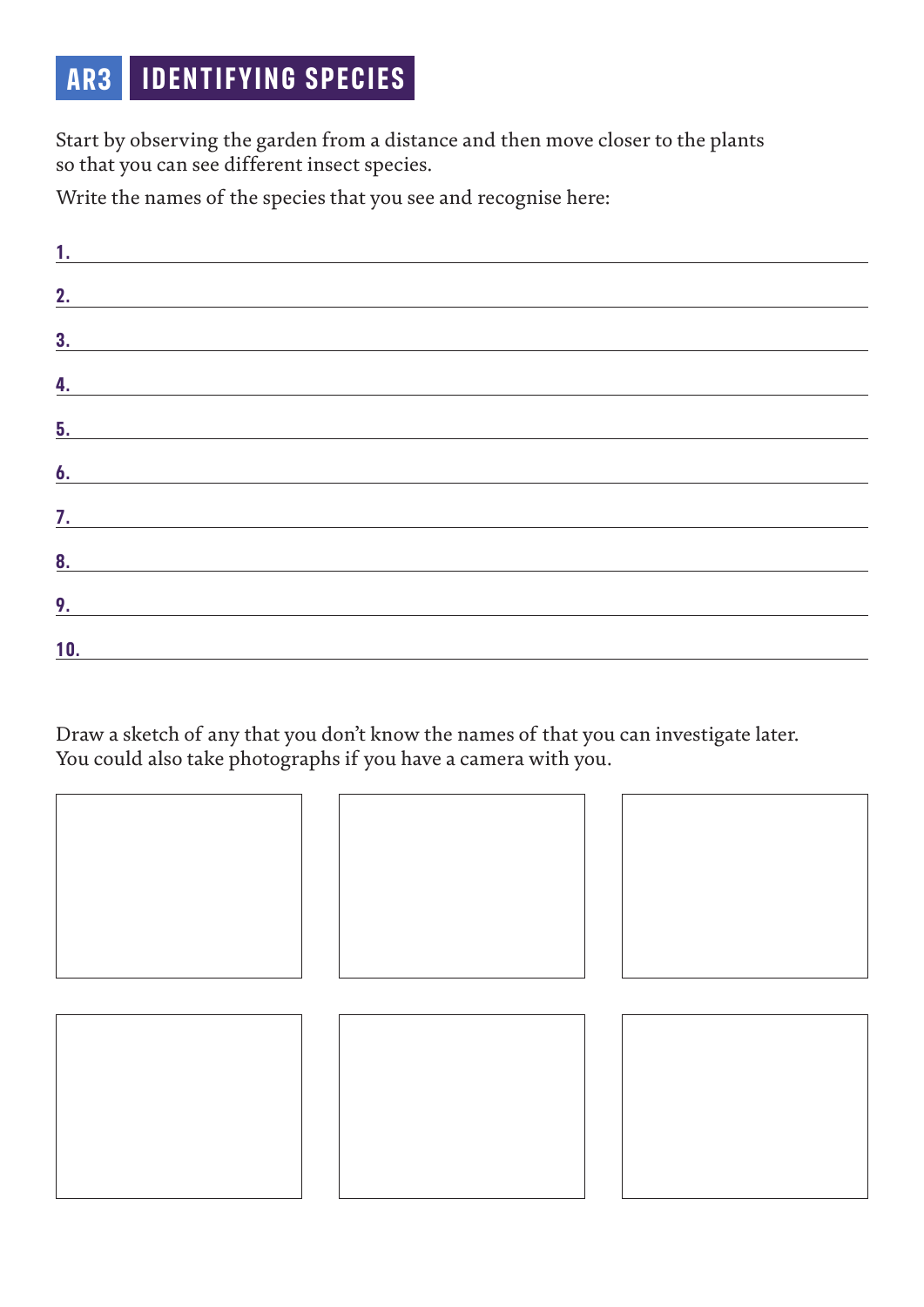# **AR4 HOW BIG IS YOUR GARDEN ECOSYSTEM?**

Using the names of the species you collected on worksheet AR3, hypothesise how far each species travelled to be in the garden, including humans, by writing the species in one of the circles, which represent the different distances they may travel to reach your garden.

This will give you an idea of how big your garden's ecosystem could be.

![](_page_9_Figure_3.jpeg)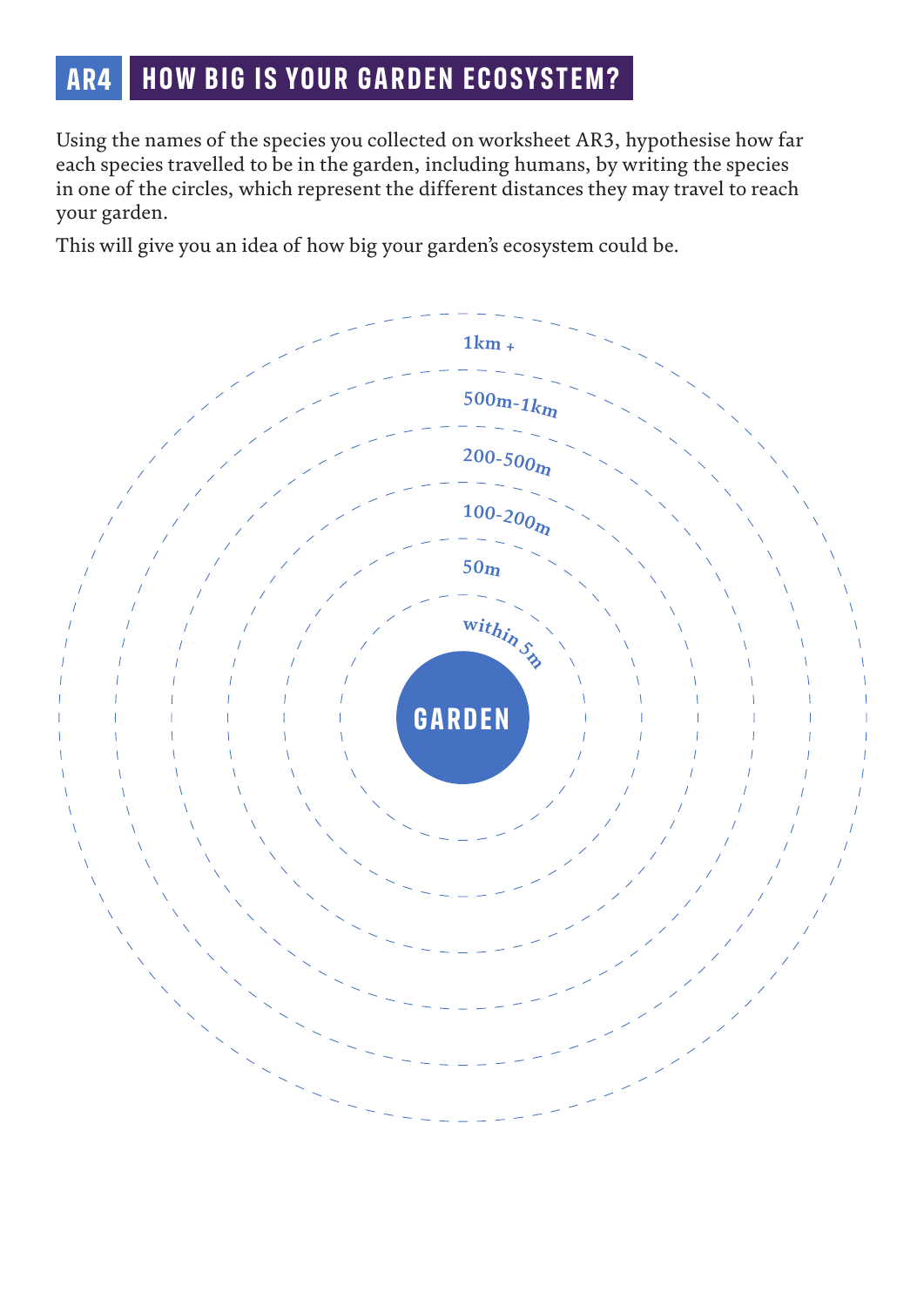# **AR5 SPECIES' INTERACTION**

Complete this simple diagram to record the types of interaction taking place between species in your school's garden.

Draw lines to show the different types of interactions between species using the colour key provided.

Don't forget to include humans as one of the species in your garden.

| <b>KEY</b>    |                                                                                          |
|---------------|------------------------------------------------------------------------------------------|
| <b>RED</b>    | Feeding where one species benefits only (e.g. bird eats worm)                            |
| <b>BLUE</b>   | Feeding where both species benefit (e.g. bee feeds on flower and flower gets pollinated) |
| <b>YELLOW</b> | Other interaction or energy transfer                                                     |

# **SPECIES 1 INTERACTION TYPE SPECIES 2**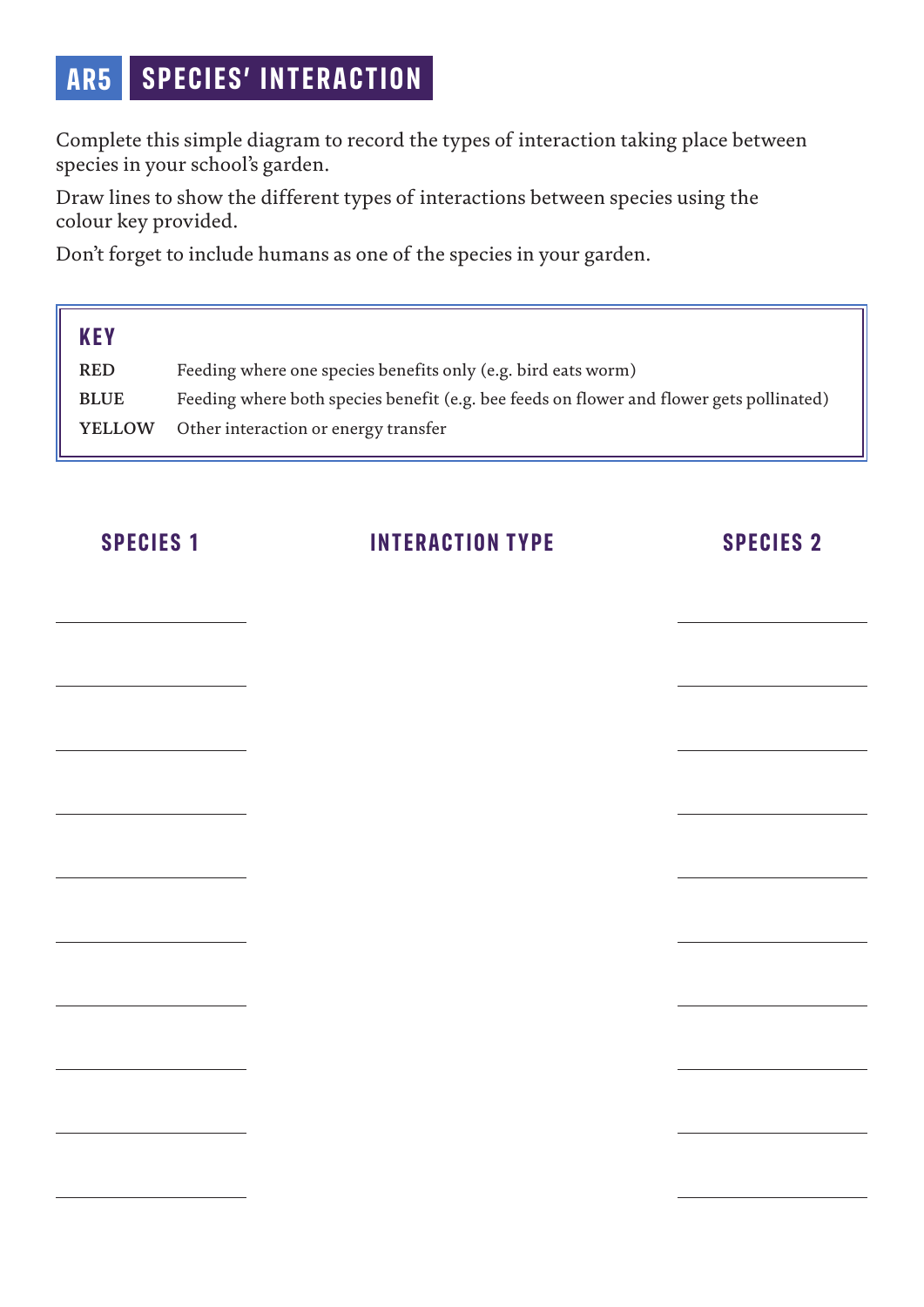# **AR6 HUMANS IN THE GARDEN ECOSYSTEM**

What role have humans played the creation of your garden's ecosystem?

Can you identify examples of competition and cooperation between humans and other species in your garden?

# **COOPERATION:**

Consider the interactions between species that may benefit from your school's actions in creating and maintaining the garden. One example might be watering the plants you have planted.

# **COMPETITION:**

What actions have you or your school taken to create the garden that might affect insects and wildlife negatively?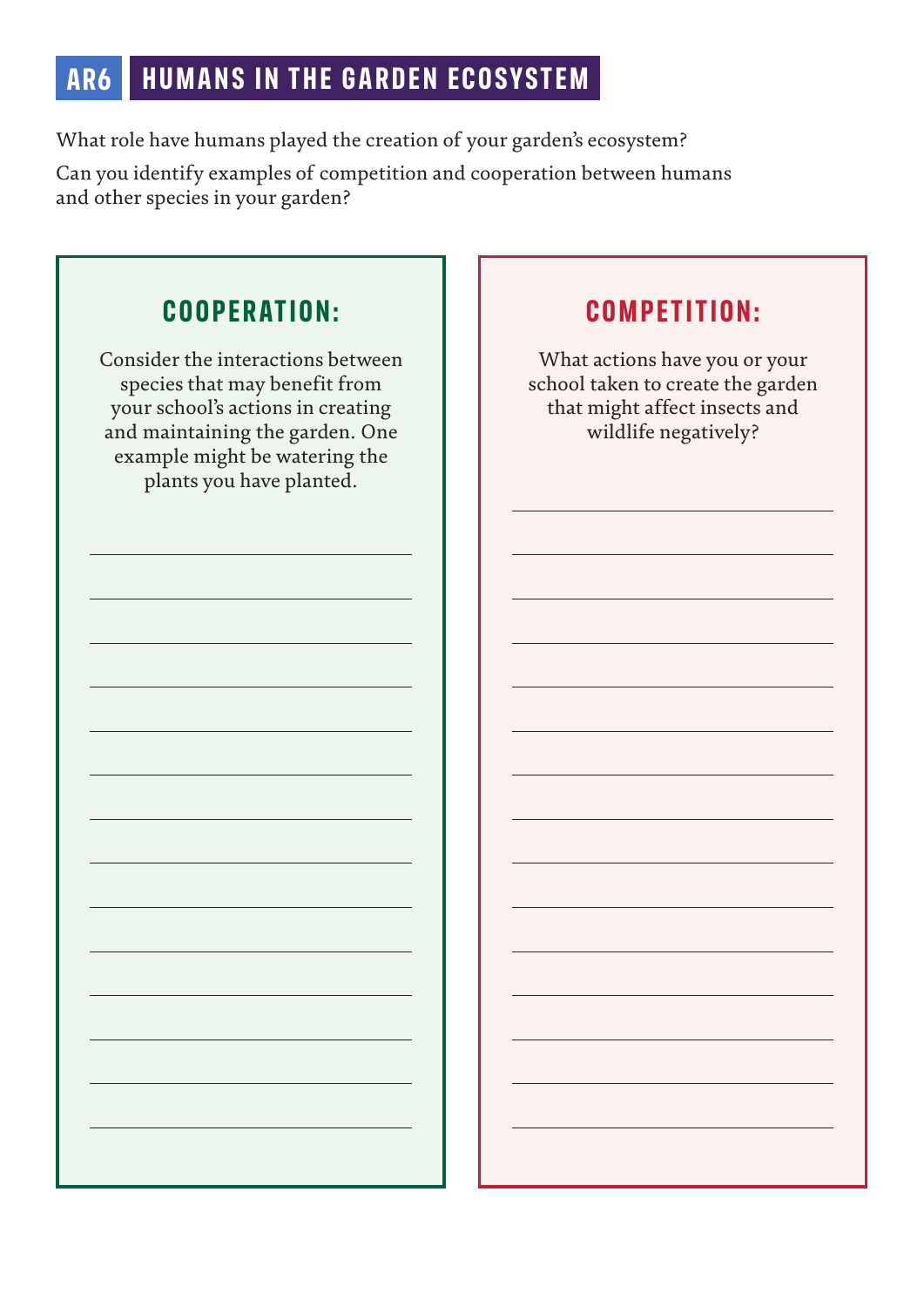**https://bna-naturalists.org/** The British Naturalists' Association has lots of resources on wildlife in the Britain including very good ID guides with good imagery to help identify the species in your garden.

**https://www.buglife.org.uk/** Buglife have a good range of resources in relation to UK insects. Their identification guide can help you identify an insect through a description tool. Additionally, you could get involved in their campaign to monitor insect populations.

**http://wlgf.org/index.html** The Wildlife Gardening Forum has a whole host of resources about gardening and wildlife. Their resources have a great deal of information about the lifecycle and behaviour of wildlife found in UK gardens. They have resources specific to garden ecology and food webs in UK gardens.

**https://www.wildlifetrusts.org/** The Wildlife Trusts website has great information about protecting and promoting wildlife. Additionally, you could find your local Trust who often have educational engagements that your school could access.

The BBC bitesize resources also have excellent resources related to this topic.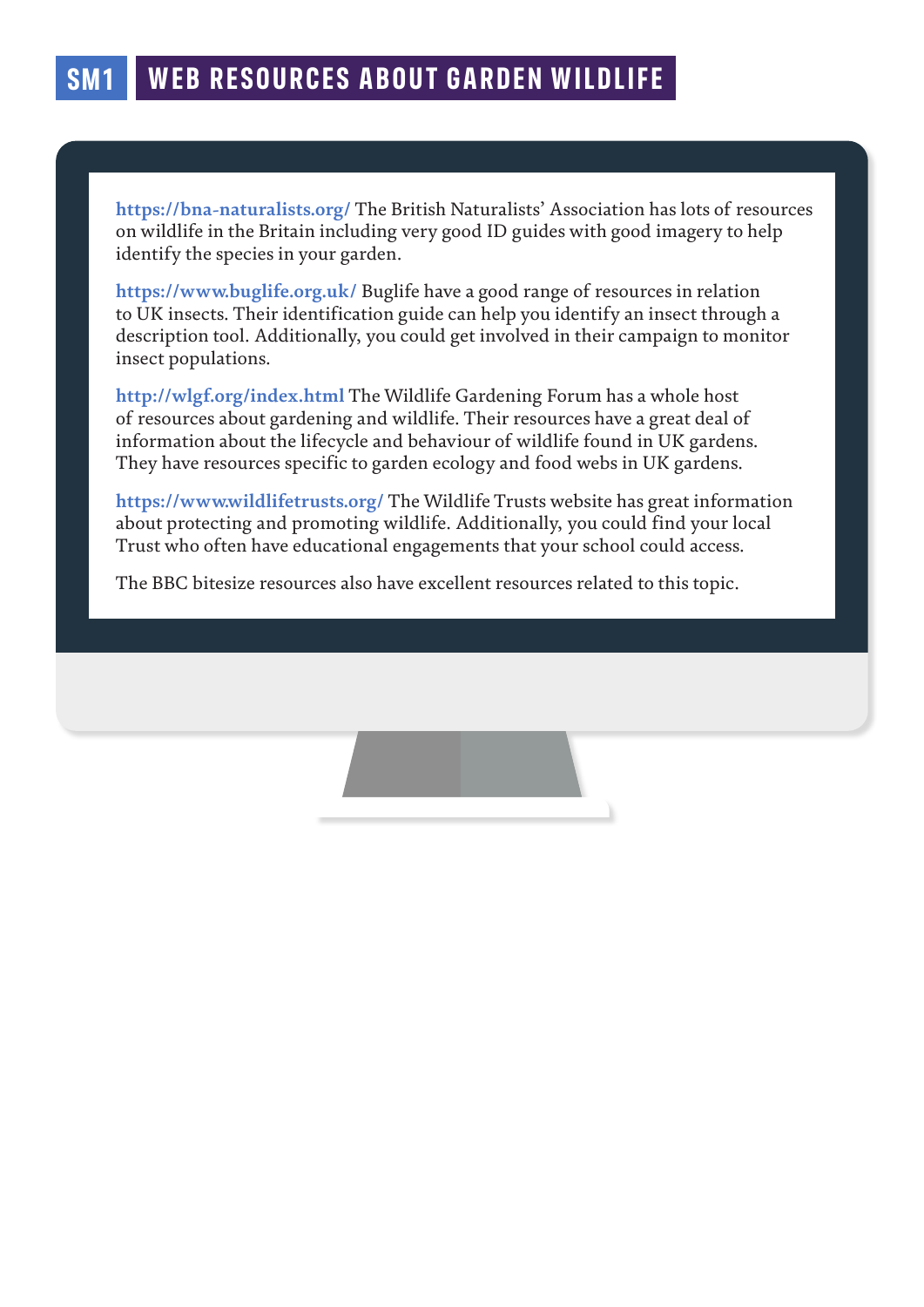Information about some of the flower varieties being planted in the Tower of London's moat and the pollinator species they attract.

| <b>Flower name</b>   | <b>Description</b>                                                                                                                                                                    | <b>What does it attract?</b>                                                                                                                                                                                                                                                                                                                                                                                                                                               |
|----------------------|---------------------------------------------------------------------------------------------------------------------------------------------------------------------------------------|----------------------------------------------------------------------------------------------------------------------------------------------------------------------------------------------------------------------------------------------------------------------------------------------------------------------------------------------------------------------------------------------------------------------------------------------------------------------------|
| <b>Blue Flax</b>     | Lovely flowers attractive to<br>smaller pollinators which<br>can be supported by its<br>delicate petals.                                                                              | Pollen beetle (Brassicogethes aeneus) – A tiny<br>beetle which feeds on pollen and nectar of<br>many plants. Particularly common in fields<br>of flowers or in meadows where populations<br>can flourish.                                                                                                                                                                                                                                                                  |
| Californian<br>Poppy | A bright and bold flower<br>popular among many<br>smaller insects.                                                                                                                    | Western Honey Bee (Apis mellifera) - The<br>most common bee worldwide, with the<br>majority living in hives as domesticated<br>livestock because of their capacity to produce<br>honey. Versatile pollinators which are able to<br>visit almost any flower and consume nectar<br>all year round.                                                                                                                                                                           |
| Catchfly             | Beautiful flowers which<br>are attractive to a range<br>of pollinators including<br>butterflies.                                                                                      | Large Skipper (Ochlodes venata) - A very<br>common butterfly in grassy areas and<br>wherever nectar is available. The caterpillars<br>eat grasses and the adult male butterflies find<br>perching positions high up from which to<br>monitor their territory.                                                                                                                                                                                                              |
| Cornflower           | This flower is extremely<br>valuable for pollinators as<br>it's large and bushy, making<br>it easier to land on for flying<br>insects, whilst offering loads<br>of nectar and pollen. | Red-tailed Bumblebee (Bombus lapidaries) -<br>These magnificent creatures will fly all spring<br>and summer long with the queens emerging<br>early to find new nests in which to lay eggs<br>that hatch as worker bees. As with many other<br>bumblebees, the queens nest underground<br>often in old mammal holes, in stones or in<br>walls. Providing them with the right places<br>to nest is just as important to bumblebees<br>as getting enough nectar from flowers. |
| <b>Corn Marigold</b> | This is an excellent flower<br>for pollinators because it's<br>bright, large, open and<br>easily accessible.                                                                          | Green-veined White (Pieris napi) – A white<br>butterfly with green veins on the underside<br>of the wings. The caterpillars need to feed<br>on crucifers (plants with four petals or leaves<br>growing in a cross) and can do really well in<br>towns and cities. The adult butterflies feed on<br>a range of plants, including Corn Marigolds.                                                                                                                            |
| Dill                 | Visited by many pollinators<br>including hoverflies and<br>soldier beetles.                                                                                                           | Common Red Soldier Beetle (Rhagonycha<br>$fulva$ ) – called soldier beetles because many<br>have colouring similar to regimental uniforms.<br>These are versatile insects which often prey on<br>smaller creatures while also feeding<br>themselves on flower nectar and pollen.                                                                                                                                                                                           |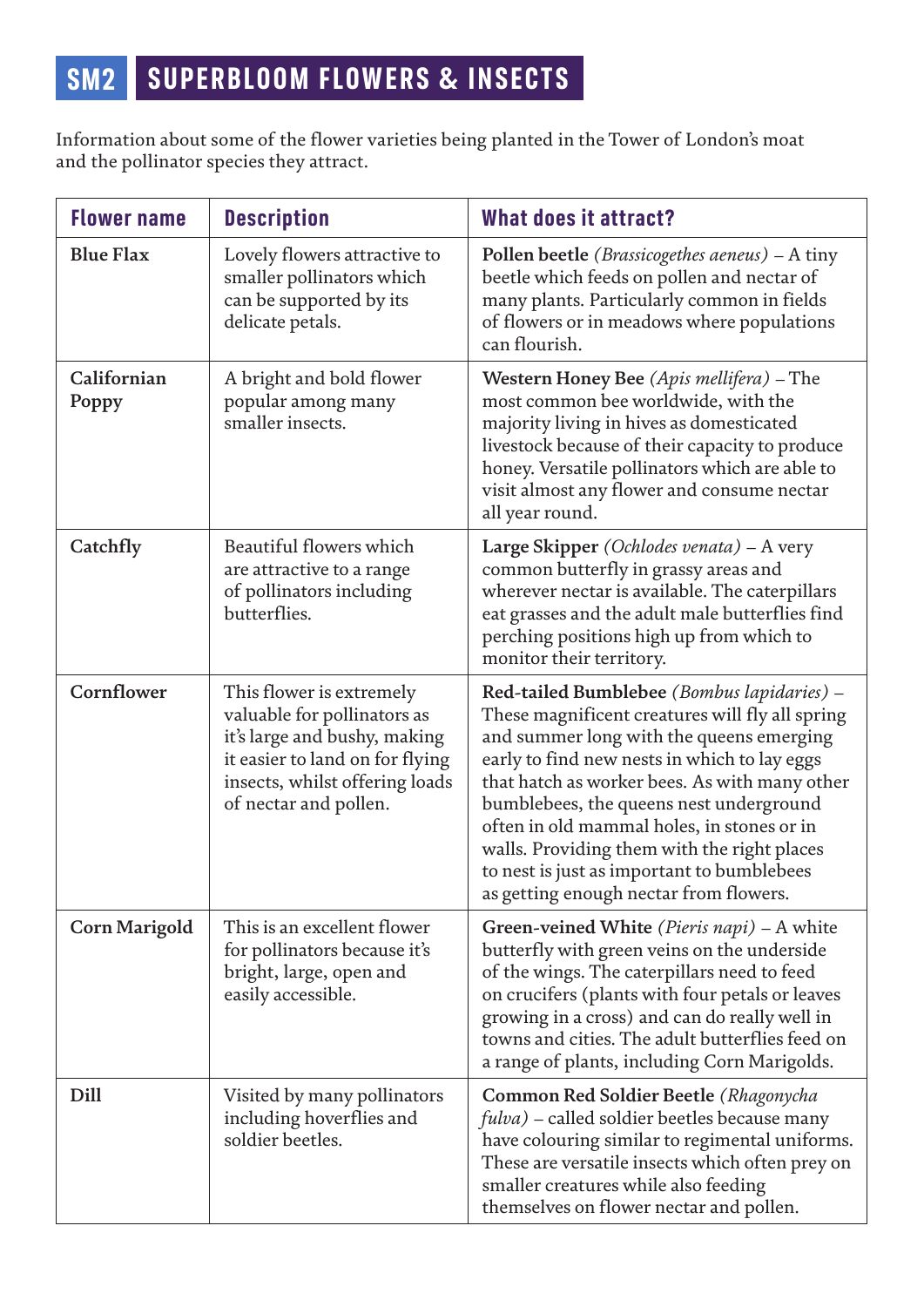# **SM2 SUPERBLOOM FLOWERS & INSECTS**

| <b>Flower name</b>     | <b>Description</b>                                                                                                                                                   | <b>What does it attract?</b>                                                                                                                                                                                                                                                                                     |
|------------------------|----------------------------------------------------------------------------------------------------------------------------------------------------------------------|------------------------------------------------------------------------------------------------------------------------------------------------------------------------------------------------------------------------------------------------------------------------------------------------------------------|
| <b>Fairy Toadflax</b>  | Delicate flowers perfect<br>for small solitary bees<br>and wasps.                                                                                                    | Ruby-tailed Wasp (Chrysis ignita) – With a<br>glittering ruby tail and metallic green bodies,<br>these small wasps lay eggs in the cells of other<br>bees and wasps. The adults visit flowers to feed<br>on the nectar and pollen and are very efficient<br>pollinators of smaller varieties of flowers.         |
| Paper Daisy            | These large papery flowers<br>make excellent landing<br>boards for small and large<br>insect pollinators.                                                            | Peacock (Aglais io) – A large and beautiful<br>butterfly which can be seen feeding from<br>flowers. The caterpillars eat nettles and do<br>well in gardens where small corners are<br>allowed to go wild.                                                                                                        |
| Poppy                  | Its red flowers are perfect<br>feeding stations for all types<br>of insects including bees,<br>butterflies, and wasps.                                               | Common Wasp (Vespula vulgaris) - A well<br>known black and yellow insect which loves<br>eating flies, aphids, caterpillars and other<br>insects. The adult wasps feed and collect<br>pollen from plants for themselves and their<br>young back in the nest. They play an important<br>role in plant pollination. |
| Pot Marigold           | A very common plant grown<br>in towns and cities which is<br>loved by wildlife, including<br>pollinators and other<br>beneficial insects (and<br>slugs and snails!). | Chequered Hoverfly (Melanostoma scalare) -<br>A distinctive hoverfly with a slim chequered<br>body. It's found near lush vegetation and is<br>attracted to open flowers. The young larvae<br>will eat lots of different smaller insects and<br>like to live in leaf litter.                                      |
| <b>Red Orache</b>      | This flower is mainly<br>pollinated by the wind,<br>but it's also popular with<br>smaller pollinators and<br>other invertebrates.                                    | Ichneumon Wasp (Netelia testaceus) - This<br>highly specialised wasp uses tall plants as<br>resting posts whilst they look for prey.                                                                                                                                                                             |
| <b>Tickseed</b>        | A fantastic flower for smaller<br>pollinators that require more<br>specialised feeding.                                                                              | Common furrow bee (Lasioglossum<br>$calcatum$ – These bees like to nest in soils<br>in a variety of habitats. They collect pollen<br>and nectar for themselves and their young,<br>often visiting smaller plants. This bee plays<br>an important part in the pollination cycles<br>of many plants.               |
| <b>Viper's Bugloss</b> | A favourite flower of many<br>butterflies and moths<br>because its delicate flowers<br>are best suited to insects<br>with a long tongue<br>(proboscis)!              | Narrow-bordered Five-spot Burnet (Zygaena<br><i>loniceraee</i> ) - A common day-flying moth that<br>lives in grasslands and gardens.                                                                                                                                                                             |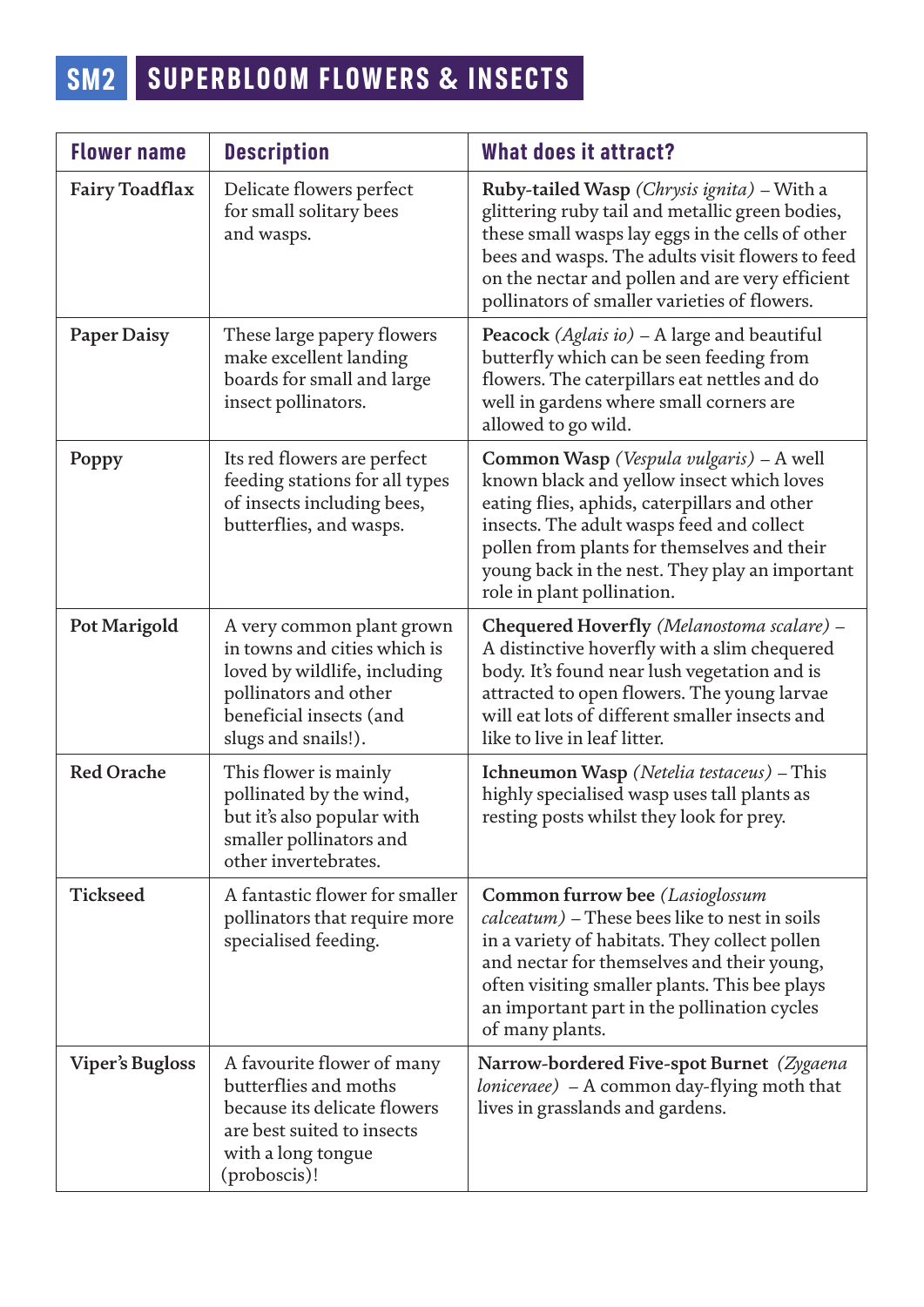# **SM3 P OLLINATOR FACTS**

In the UK the majority of pollination is carried out by bees (wild solitary bees and bumblebees, as well as domesticated honeybees), flies (including hoverflies and bee-flies), butterflies, moths, wasps and beetles.

### **BEES**

Bees will generally travel under a mile to collect food but will travel up to 5 miles if necessary.

Bees can fly at speeds of up to 20mph, but only about 12mph when fully laden with pollen.

When bees locate a good source of food, they communicate its location with other members of the hive by performing a dance - a round dance if the source is under 50m away, or a waggle dance if the source is over 50m away. This dance is a series of figure of eight turns and returns accompanied by the release of chemical scents that provide information about distance, location and quality of the food source.

## **BUTTERFLIES**

Painted Lady butterflies migrate from tropical Africa to the UK and back each year over successive generations. They fly at an altitude of 500m at speeds of up to 30mph.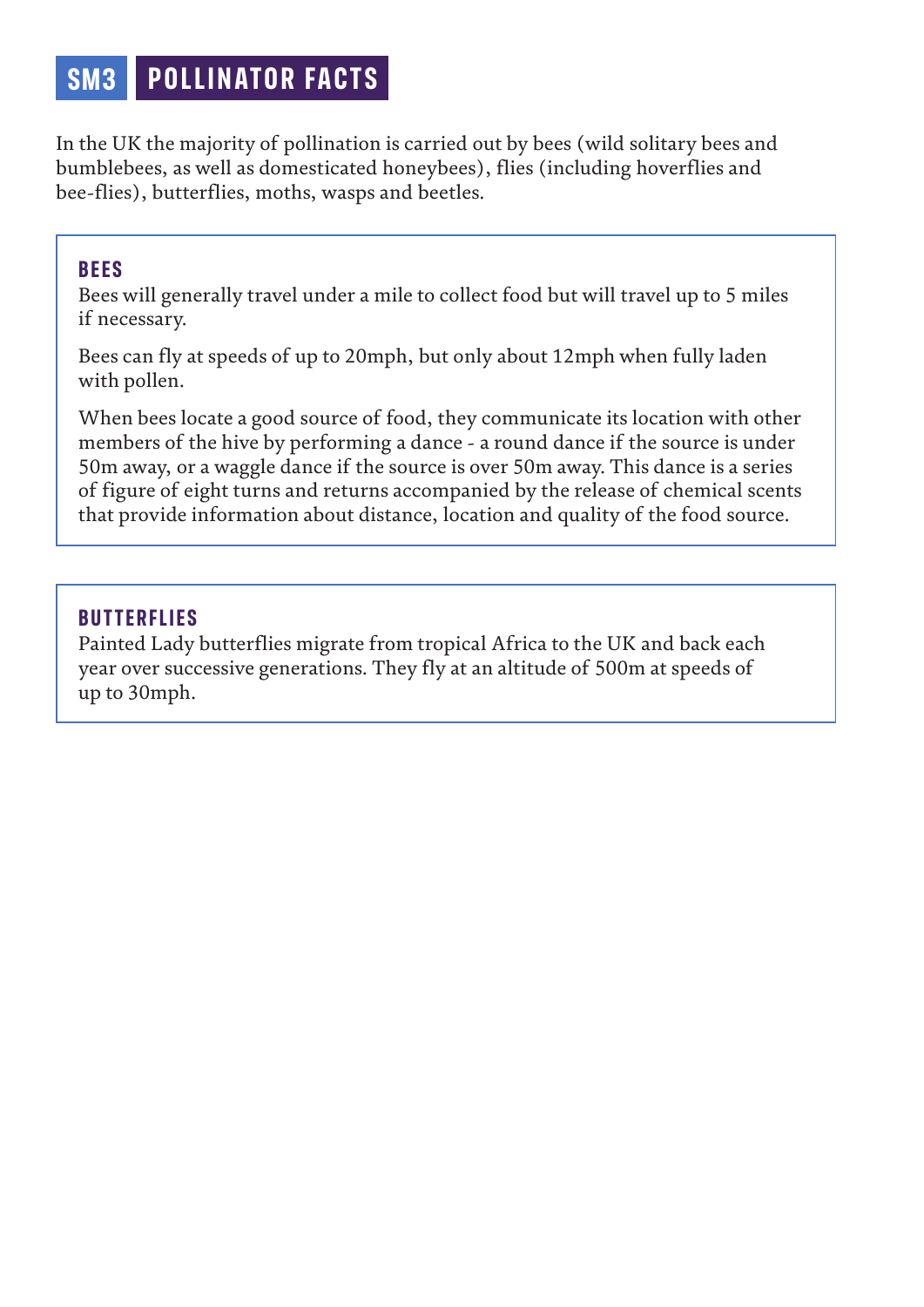# **SM4 EXAMPLES OF COOPERATION AND COMPETITION BETWEEN**

# **HUMANS AND GARDEN SPECIES**

Ecosystems are built on subtle interactions between different species, including humans. It is only relatively recently that we have become aware of the complexity of these inter-relationships and are able to make better-informed decisions when taking actions that may affect ecosystems.

Consider which species attracted to the garden might impact other species in ways similar to how humans impact an ecosystem.

### **Here are examples of species' interactions that can affect your garden's ecosystem:**

- In planting the garden, you have cooperated with the school's environment by introducing certain plant species.
- The plants you've planted will attract pollinators, so you are encouraging cooperative relationships between plants and pollinators.
- In changing the school's grounds to create your garden, you may have had an impact on other plant species which were already growing there or would have colonised the area. This will have an impact, as different species of plants are attractive to different animal species.
- To create your garden, the existing soil will have been disturbed in some way and this will have an impact on the life living in this soil. As with all change, this will benefit some species and negatively impact others. Mycorrhizal mutualism between plants and fungi is formed by approximately 65% of all known land plant species - many plants depend on this symbiosis for their nutrient supply.
- The seeds of some plants are dispersed by wind, but others rely on animals to disperse them, so animal species can impact what plants grow in an area.
- Ants will actively 'farm' aphids. They carry aphids onto new plants to feed on, so that they can collect the honeydew that aphids secrete. Honeydew is a food source for the ants.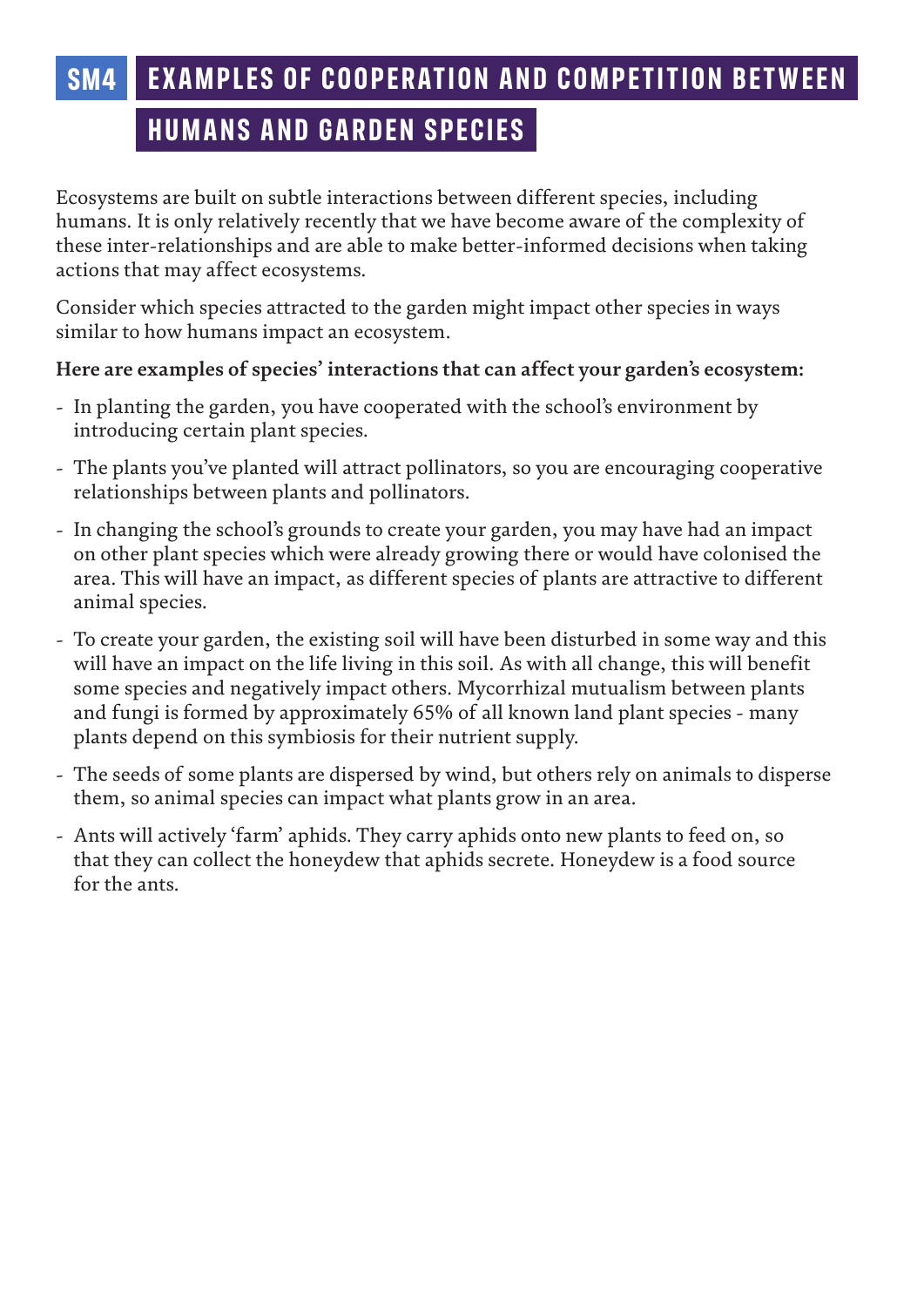# **SM5 BEE ADAPTION**

![](_page_17_Picture_1.jpeg)

Here are two diagrams showing adaptions that bees have evolved to enable them to collect and transport pollen and nectar.

The first one shows a pollen basket on the rear pair of a bee's legs. The 'basket' is actually made up of specially adapted hairs called 'scopa'. Some types of bee have scopa on their abdomen instead.

This illustration shows the honey stomach that bees use to store nectar and pollen, which is later regurgitated in order to feed young bees or to make honey.

![](_page_17_Figure_5.jpeg)

© David Darling, 2016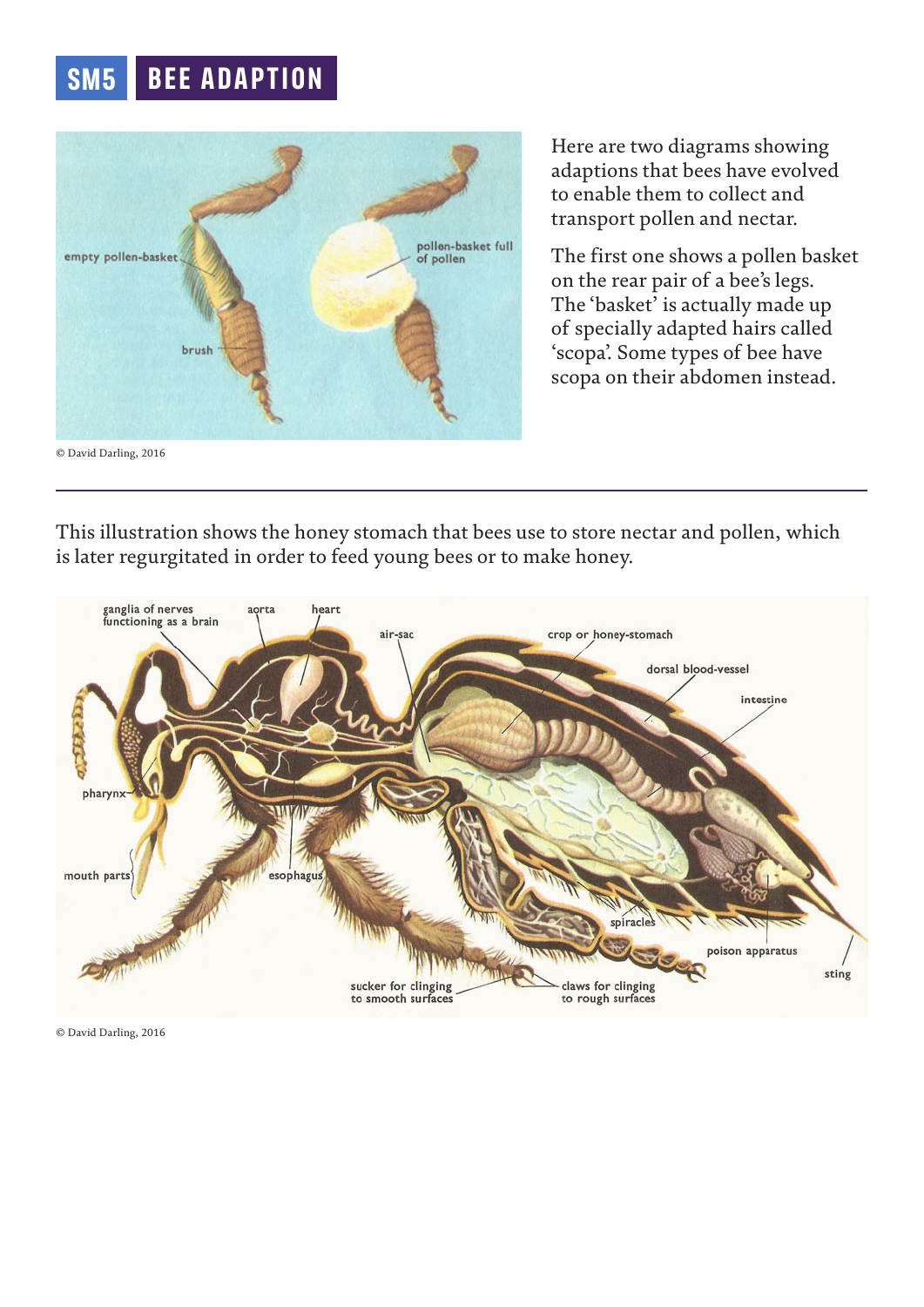# **SM6 MUTUALISM**

Each of the species on the left-hand side has a mutualistic relationship with one on the right-hand side, but which one? Draw a line between the species which you think have adapted to help each other.

### **FLOWER**

![](_page_18_Picture_3.jpeg)

### **APHID**

![](_page_18_Picture_5.jpeg)

#### **SLOTH MOTH**

![](_page_18_Picture_7.jpeg)

### **CLOWN FISH**

![](_page_18_Picture_9.jpeg)

### **PLOVER BIRD**

![](_page_18_Picture_11.jpeg)

![](_page_18_Picture_12.jpeg)

### **SLOTH**

![](_page_18_Picture_14.jpeg)

![](_page_18_Picture_15.jpeg)

![](_page_18_Picture_16.jpeg)

#### **CROCODILE**

![](_page_18_Picture_18.jpeg)

### **BEE**

![](_page_18_Picture_20.jpeg)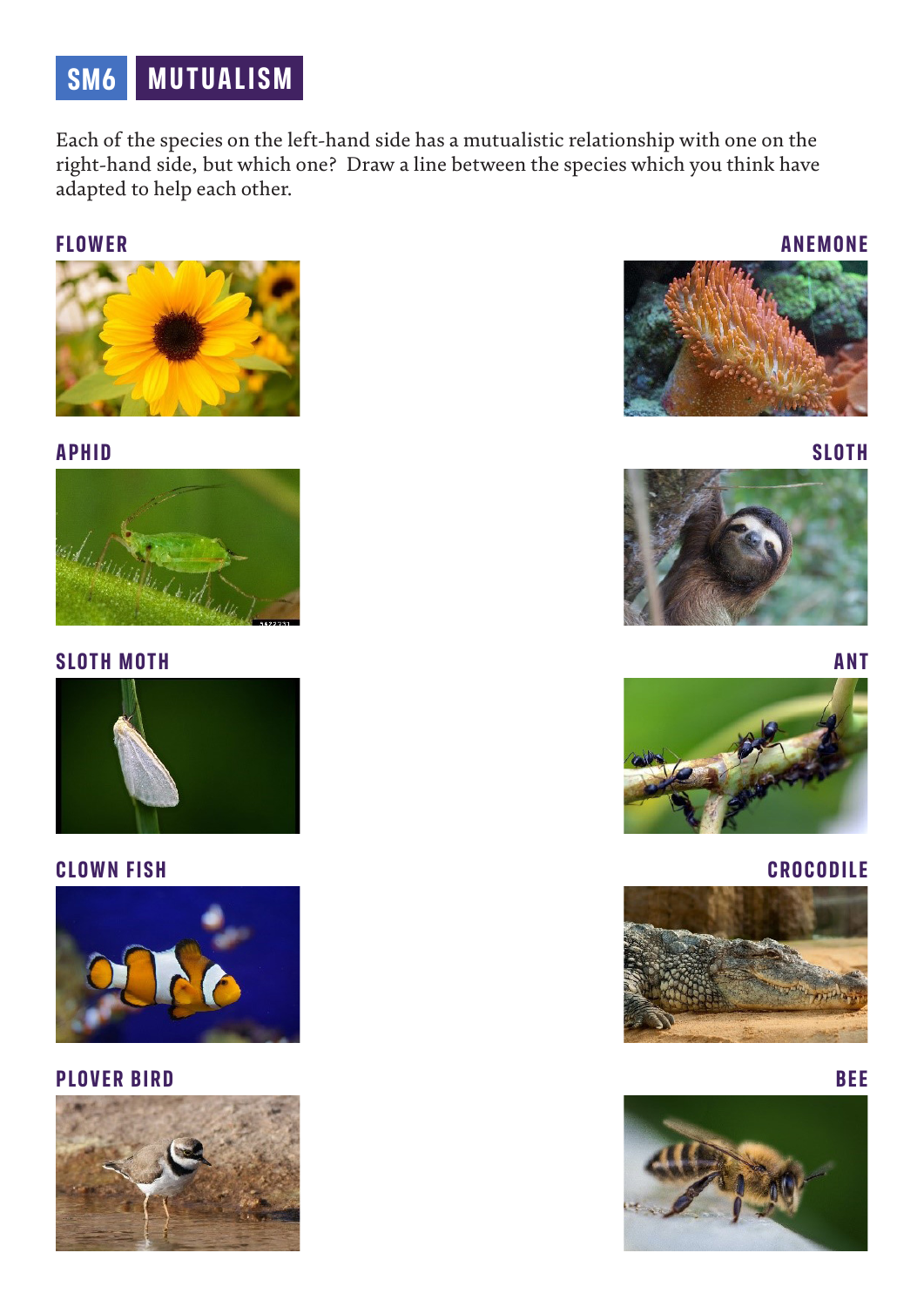# **SM6 MUTUALISM - ANSWERS**

Each of the species on the left-hand side has a mutualistic relationship with one on the right-hand side, but which one? Draw a line between the species which you think have adapted to help each other.

### **FLOWER**

![](_page_19_Picture_3.jpeg)

### **APHID**

![](_page_19_Picture_5.jpeg)

**SLOTH MOTH**

![](_page_19_Picture_7.jpeg)

### **CLOWN FISH**

![](_page_19_Picture_9.jpeg)

### **PLOVER BIRD**

![](_page_19_Picture_11.jpeg)

#### **ANEMONE**

![](_page_19_Picture_13.jpeg)

![](_page_19_Picture_14.jpeg)

![](_page_19_Picture_15.jpeg)

**ANT**

![](_page_19_Picture_17.jpeg)

#### **CROCODILE**

![](_page_19_Picture_19.jpeg)

![](_page_19_Picture_20.jpeg)